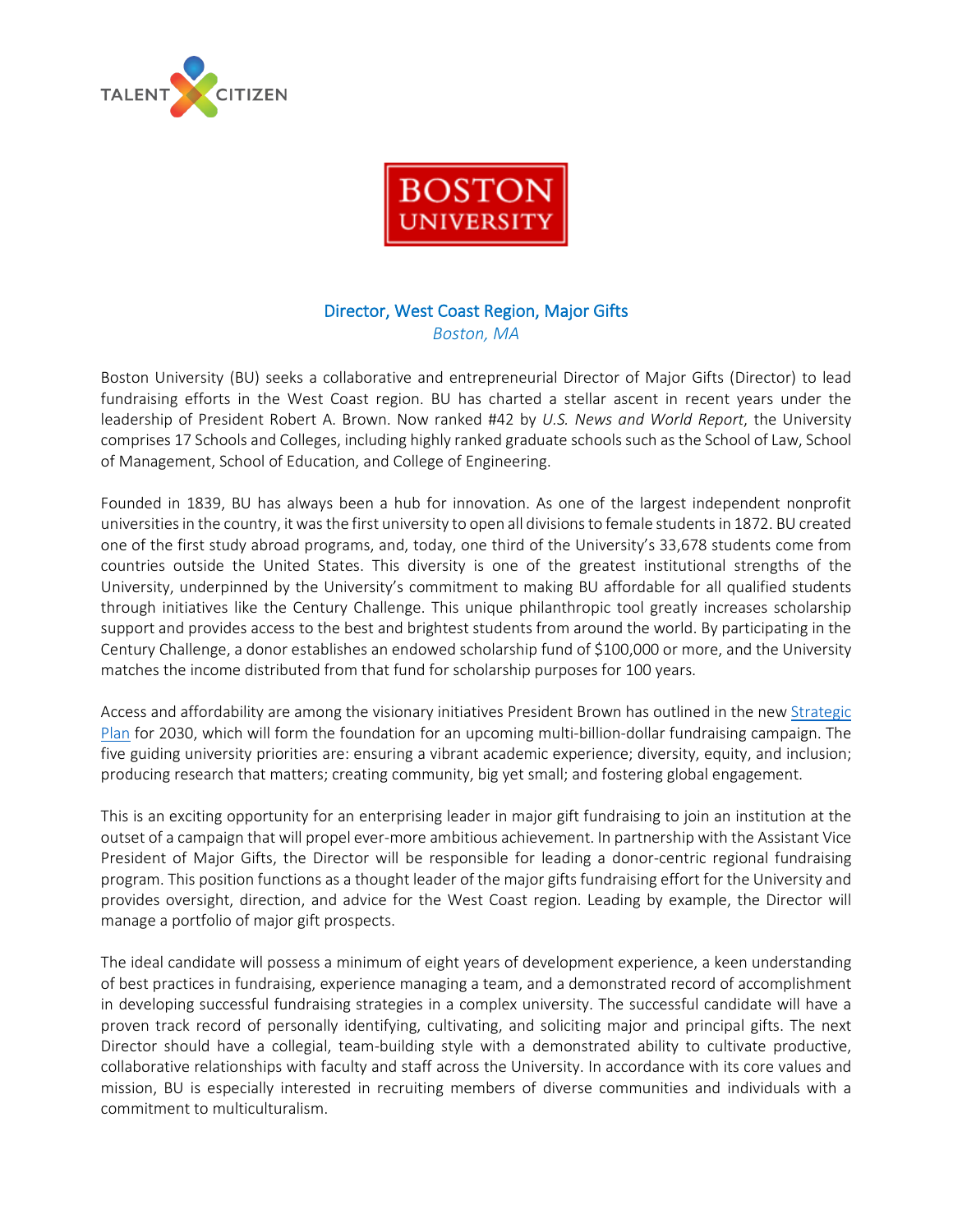

## Boston University

Boston University is an international, comprehensive, private research university, committed to educating students to be reflective, resourceful individuals ready to live, adapt, and lead in an interconnected world. Boston University is committed to generating new knowledge to benefit society.

BU remains dedicated to its founding principles: that higher education should be accessible to all and that research, scholarship, artistic creation, and professional practice should be conducted in the service of the wider community—local and international. These principles endure in the University's insistence on the value of diversity, in its tradition and standards of excellence, and in its dynamic engagement with the City of Boston and the world.

Boston University comprises a remarkable range of undergraduate, graduate, and professional programs built on a strong foundation of the liberal arts and sciences. With the support and oversight of the Board of Trustees, the University, through its faculty, continually innovates in education and research to ensure that it meets the needs of students and an ever-changing world.

## Dr. Robert A. Brown

### President and Professor of Engineering

Dr. Robert A. Brown, a distinguished chemical engineer and educator, became President of Boston University in September 2005. As President, Dr. Brown emphasizes the continued improvement of academic quality in all domains through the establishment of clear priorities, benchmarking, and periodic review.

He also works to underscore the central importance and interrelationship of teaching and research, with particular focus on stimulating interdisciplinary study and spanning all the University's disciplines and programs. A key interdisciplinary effort is the Arvind and Chandan Nandlal Kilachand Honors College that gives the University's best students opportunities to explore the academic community broadly using the full range of programs offered at BU.

Early in his Presidency, Dr. Brown initiated an 18-month planning process that culminated in the 10-year strategic plan, *Choosing to be Great*, that articulates Boston University's core values embedded in a set of institutional commitments. This plan defines goals for establishing Boston University as one of the great research universities in the world. In 2012, the University was invited to join the Association of American Universities (AAU), an organization of the 62 leading research universities in the United States and Canada.

A Texas native, Dr. Brown earned BS and MS degrees in chemical engineering at the University of Texas at Austin. He received his PhD in chemical engineering from the University of Minnesota, where he worked under the guidance of Professor L. E. Scriven. He is a member of the American Academy of Arts & Sciences, the National Academy of Engineering, and the National Academy of Sciences, among other professional societies. Prior to his appointment at Boston University, Dr. Brown was provost and Warren K. Lewis Professor of Chemical Engineering at the Massachusetts Institute of Technology. He joined the MIT faculty in 1979, beginning a distinguished career in education and research. He has published more than 250 papers in areas related to mathematical modeling of transport phenomena in materials and served as executive editor of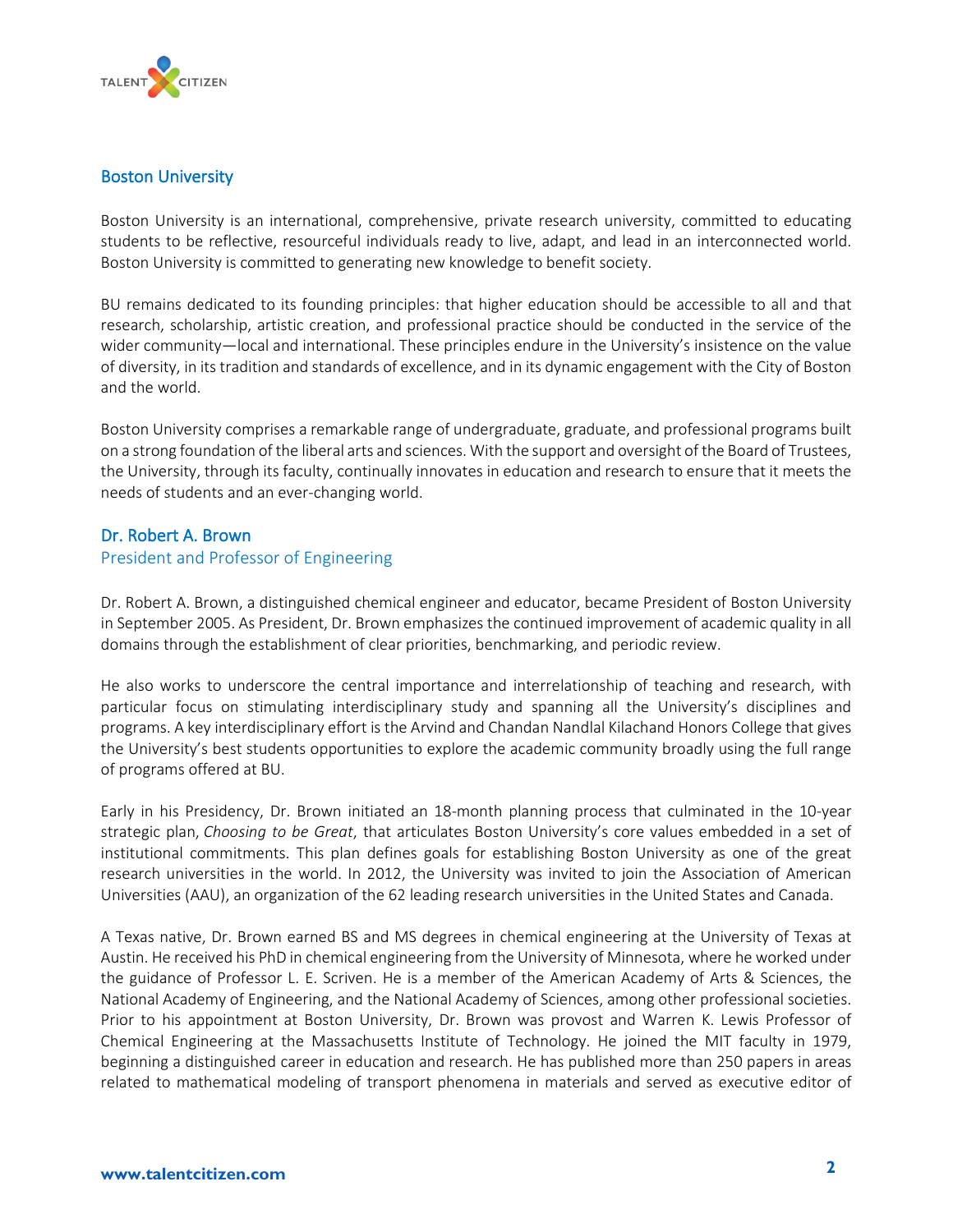

the *Journal of Chemical Engineering Science* from 1991 to 2004. In 2008, Dr. Brown was named one of the top 100 Chemical Engineers of the Modern Era by the American Institute of Chemical Engineers.

Dr. Brown lives in Brookline, Massachusetts, with his wife, [Dr. Beverly Brown,](http://www.bu.edu/president/profile/beverly-a-brown-phd/) who serves as Director of Development, Industry, at the Boston University School of Public Health. They have two grown sons.

### Andrew Horgan

### Assistant Vice President, Major Gifts

Andrew Horgan is the Assistant Vice President of Major Giving at Boston University. Horgan joined the BU Regional Major Gifts Team in 2013 working with alumni and parents on the West Coast. Prior to coming to BU, Horgan was a Major Gifts Officer at Brown University's Warren Alpert Medical School and started his career in Annual Giving at The Catholic University of America in Washington, DC. Horgan has a BA in Political Science from Saint Anselm College and an MA in International Affairs from The Catholic University of America.

## Development & Alumni Relations at BU

With an endowment valued at approximately \$3.35 billion, BU has a legacy of endowment giving in support of faculty chairs and student scholarships. The university is currently raising approximately \$200 million in annual philanthropic support. There are approximately 345,000 known prospects and more than 400,000 living alumni; the alumni giving rate is approximately 10 percent.

BU's [Board of Trustees](https://www.bu.edu/trustees/boardoftrustees/members/) and President Brown are invested in the future of BU and are planning to launch a comprehensive fundraising campaign in the coming years. The last campaign for BU, *[Choose to Be Great](https://www.bu.edu/alumni/2019/12/11/bu-campaign-impact/)*, which closed in 2019, raised \$1.85 billion for the university.

Development & Alumni Relations (DAR) comprises a team of 225 professionals in principal and major gifts, foundation relations, annual giving, alumni engagement, and operations, including stewardship, database management, and prospect research. DAR harnesses the power of philanthropy to make an excellent education accessible and welcoming to all, and to advance BU's global leadership in research, scholarship, artistic creation, and professional practice. To support their work, DAR has built—and is continuing to build an outstanding team of dynamic, mission-driven advancement professionals who constantly strive to create an environment where everyone belongs. It's not just a job, but a career and a community.

#### DAR values:

- Teamwork, transparency, and mutual respect, because we value every member's contributions and know that leadership can come from anywhere
- Diversity, equity, inclusion, and a commitment to ensuring that each of us knows we belong here
- Integrity in how we work and how we treat one another
- Strategic thinking and curiosity in the relentless pursuit of fresh approaches and measurable results
- Continuous growth and improvement, both as individuals and as a team
- Joy and shared appreciation for working hard toward goals that matter

To hear directly about what it's like to work in DAR at BU, visit: [www.bu.edu/dar-talent/voices-of-dar.](http://www.bu.edu/dar-talent/voices-of-dar)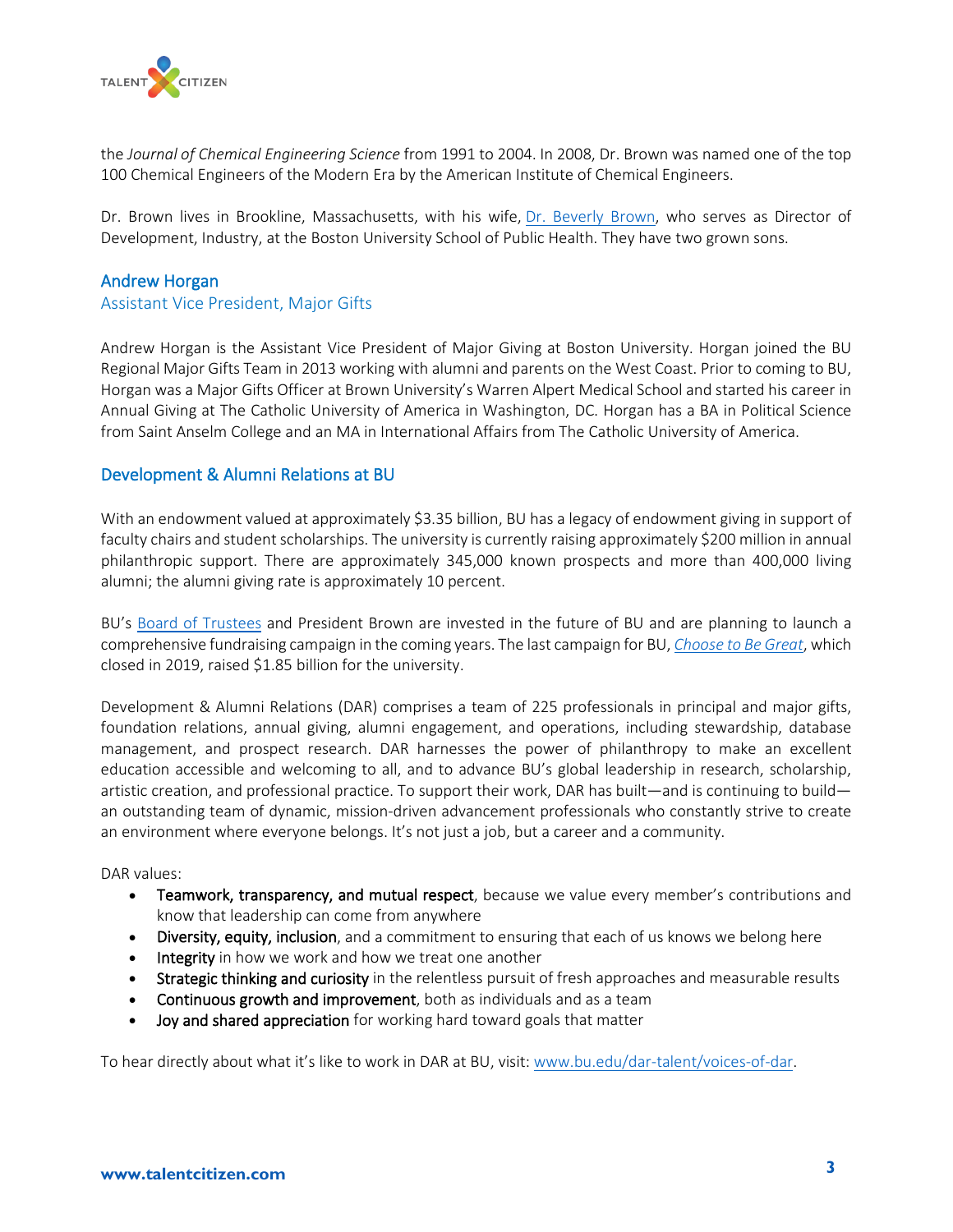

# Director, West Coast Region, Major Gifts

Reporting to the Assistant Vice President of Major Gifts, the Director, West Coast Region, Major Gifts is a key leader in a region that is critical to Boston University's overall fundraising success. In addition to leading a team of fundraisers, the Director also must collaborate with and convene other Development & Alumni Relations stakeholders in the region to ensure a coordinated and thoughtful approach to all activities meant to engage BU's leading prospects and donors. These stakeholders include but are not limited to Principal Giving, Alumni Relations, and School-/College-affiliated colleagues.

The Director will be responsible for developing a regular cadence of strategic opportunities focused on engaging existing and prospective major donors with the end goal of qualifying, soliciting, and closing major gifts. This role will serve as the primary strategist and staff person for the Southern and Northern California Regional Leadership Councils. The Director will also be responsible for setting appropriately ambitious goals for prospect discovery, solicitations, and gift closures for members of their team and managing each to success against those goals. Additionally, the Director carries a portfolio of approximately 80 major gift prospects. This position will oversee various special projects in the region as assigned by the Assistant Vice President.

## Essential Duties

- Direct solicitation of major gifts at the \$100,000 plus level, involving all phases of engagement and cultivation processes, involving significant travel to the West Coast—with a prominent focus on Southern California. Targeted goal of 12-15 visits a month and annual dollar goal as determined by Assistant Vice President.
- Direct management of team member(s) to ensure significant fundraising productivity in service to the University's strategic goals.
- Establish and maintain Regional Leadership Council and other effective, high-level volunteer structures designed to provide counsel, to identify prospects, and to assist with specific solicitations and other programmatic initiatives as necessary.
- Collaborate with DAR colleagues to devise specific strategies and timetables for the successful solicitation of individuals with a goal of maximizing their philanthropy to Boston University. Remain informed on University and school content generally, and in greater detail where necessary for prospect cases. Integrate Alumni Relations activities as an essential component of the overall development strategy.
- Coordinate and orchestrate prospect strategies with the appropriate deans and school-affiliated development officers and work in tandem to assure the highest and best use of time, budget, and personnel.
- Establish long-range goals and objectives for development programs and activities in the assigned region that reflect University priorities. Prepare regional operating plan and prospect pipeline designed to facilitate achievement of these goals and objectives as a component of the Universitywide major gifts plan.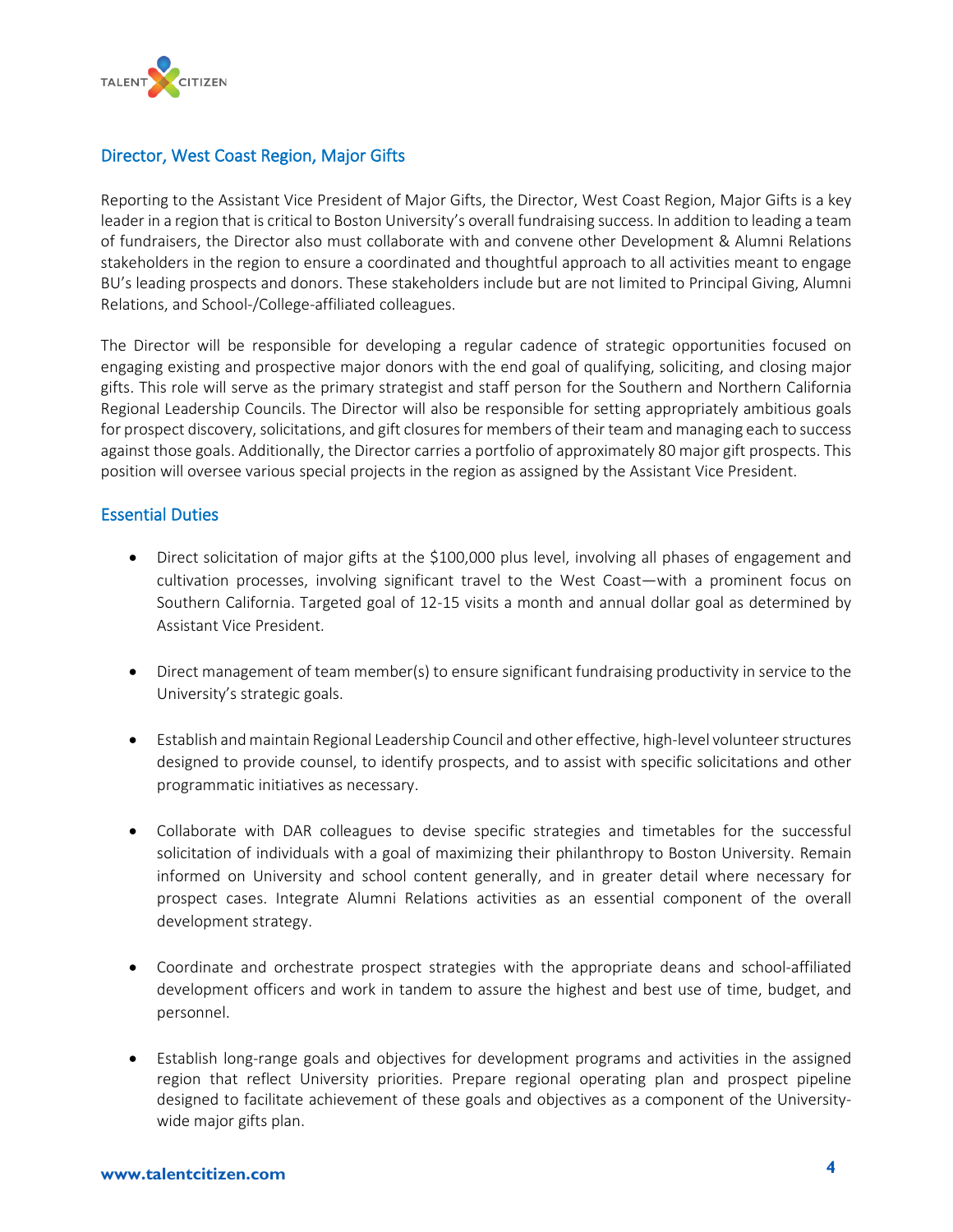

# Experience and Qualifications

The ideal candidate will bring many of the following professional qualities and experiences:

- A Bachelor's degree is required; advanced degree preferred
- At least eight years of directly related experience
- Outstanding and successful experience as a fundraiser, including comprehensive management of major gifts prospects
- Strong development credentials; including proven track record of building and developing a high-level portfolio
- Successful track record of managing a fundraising team
- Effective experience in enlisting and interacting with senior-level leadership volunteers and committees
- Excellent written and oral communication and presentation skills
- Superb judgment and the sensibility to adjudicate wisely among competing priorities
- A disposition to listen and circulate widely
- Outstanding interpersonal skills
- Exceptional reasoning, problem-solving, and analytical skills, including an ability to translate ideas and concepts into clear, actionable steps
- Superb organizational skills and the ability to multi-task
- Ability to work independently as well collaboratively with team members
- Energy and stamina, self-confidence and humility, a strong sense of purpose, a tolerance for ambiguity and a sense of humor
- Familiarity with the West Coast preferred, ideally as a successful major gifts fundraiser
- Extensive travel, nights and weekends required.

## Location

BU's campus is located in Boston's Fenway-Kenmore neighborhood. Nestled between the beautiful Charles River and historic Fenway Park (home of the Boston Red Sox), BU's location is ideal for a healthy contemporary lifestyle. Boston is a vibrant city steeped in history with diverse neighborhoods, a rich arts and culture scene, and a legacy of education, innovation, and ideas.

DAR provides a hybrid work schedule, offering employees the opportunity to work two days per week from home, if circumstances allow. More information about the university's remote work policy is available here: [www.bu.edu/hr/lifebu/remote-work.](http://www.bu.edu/hr/lifebu/remote-work)

### Compensation

Compensation is highly competitive. Boston University offers a comprehensive benefits [package,](https://www.bu.edu/hr/employee-resources/benefits/) which adds significantly to the employee's total compensation package.